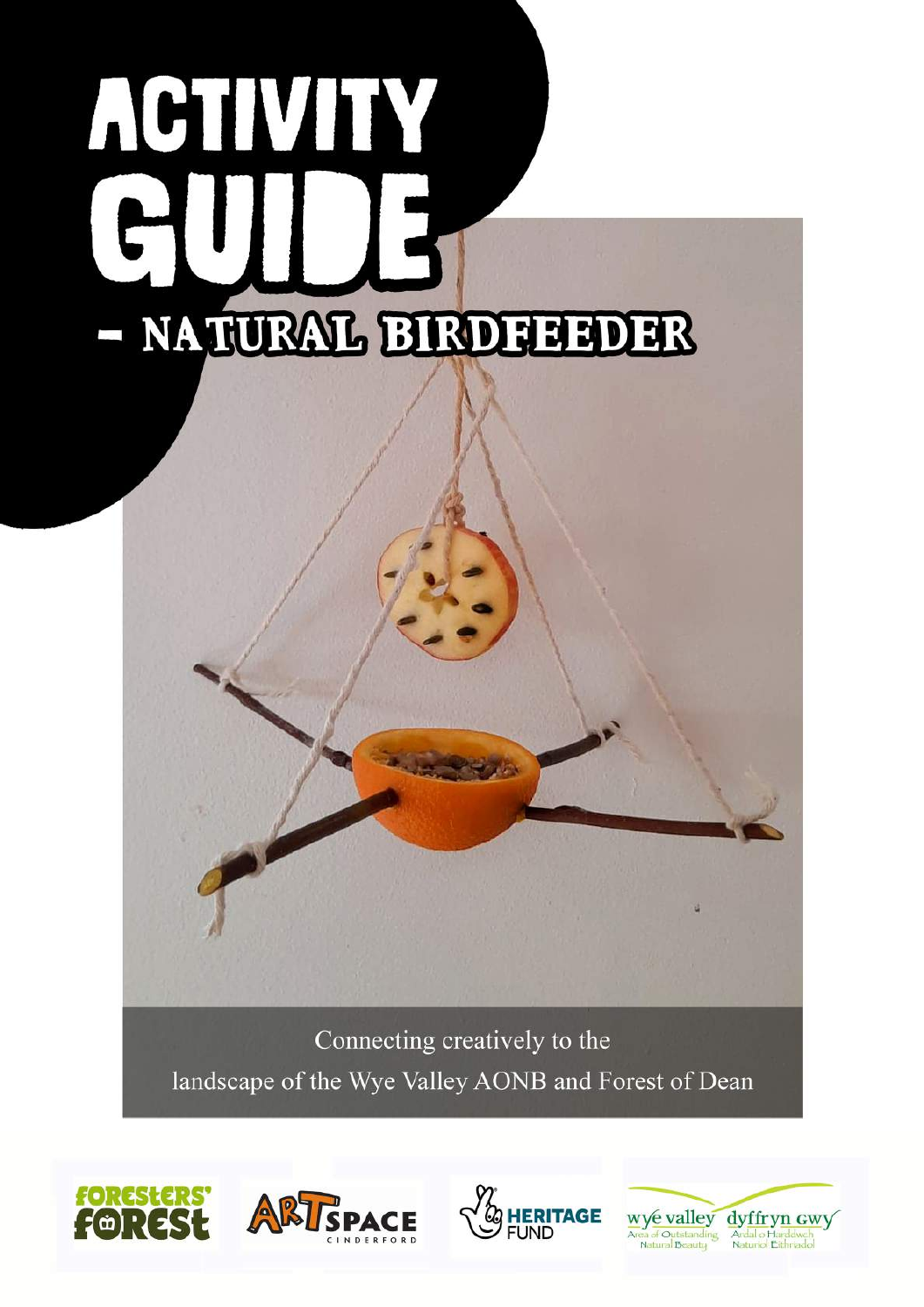# **NATURAL BIRD FEEDER**



Get satisfaction and enjoyment watching the birds and other wildlife in your garden feed from your very own natural bird feeder. Using an orange as a bowl to contain birdseed and other treats, it is constructed with simple natural objects and is friendly to the environment as it is fully compostable.

### **Activity rating**

Suitable for most people but assistance may be needed as you will need a sharp knife to cut the orange and apple core.

### **Time required for activity**

30 mins.

### **Preparation time**

10-15 mins to prepare the table. Thin sticks suitable for the cross structure will be required so possibly a walk in the garden or forest beforehand is required. Wooden barbecue skewers can be used as an alternative.

### **Shopping list**

- Apples and oranges
- String x2 roughly 2-3 feet and x1 1 foot
- Peanut butter
- Bird seeds / pumpkin seeds
- Tablespoon
- Thin sticks x2 (roughly 30cm)
- Scissors
- Secateurs
- Chopping board
- Plate or bowl
- Small screwdriver or similar to create a small hole in the orange peel